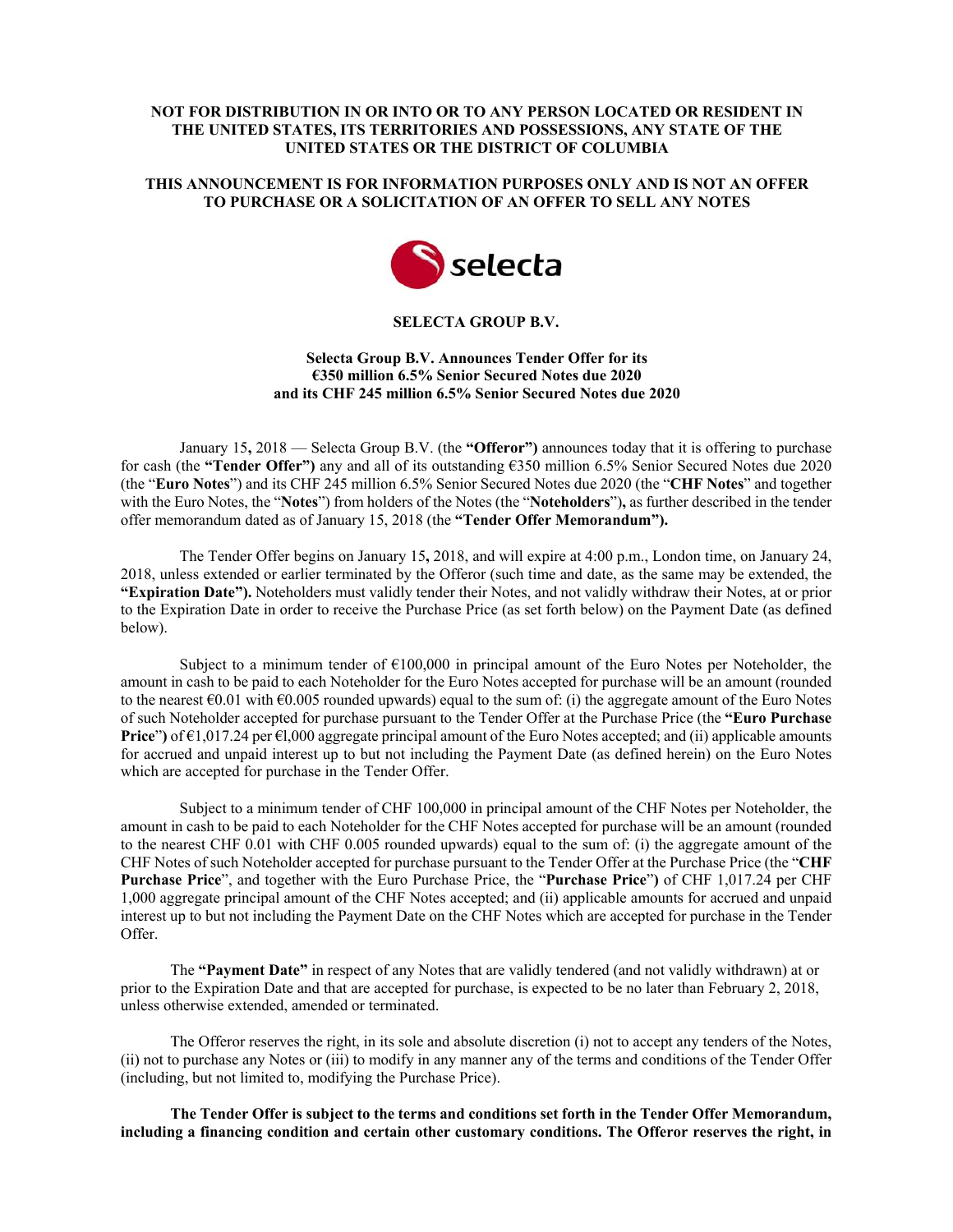#### **its sole discretion, to waive any and all conditions.**

| <b>Description of the</b><br><b>Notes</b> | <b>Outstanding Principal</b><br>Amount <sup>(1)</sup> | <b>ISIN/Common Code</b> | <b>Maturity Date</b> | <b>Purchase Price per</b><br>$£1,000$ or CHF 1,000 |
|-------------------------------------------|-------------------------------------------------------|-------------------------|----------------------|----------------------------------------------------|
| 6.5% Senior Secured<br>Notes due 2020     | €350.000.000                                          | XS1078234330/107823433  | June 15, 2020        | €1,017.24                                          |
| 6.5% Senior Secured<br>Notes due 2020     | CHF 245,000,000                                       | XS1078234926/107823492  | June 15, 2020        | CHF 1.017.24                                       |

(1) The Outstanding Principal Amount comprises Notes which were originally sold pursuant to Regulation S under the Securities Act (in respect of the Euro Notes, ISIN: XS1078234330; and in respect of the CHF Notes, ISIN: XS1078234926) as well as notes originally sold pursuant to Rule 144A under the Securities Act (in respect of the Euro Notes, ISIN: XS1078234686; and in respect of the CHF Notes, ISIN: XS1078235147). For the avoidance of doubt, the Tender Offer being made pursuant to the Tender Offer Memorandum is only being made in respect of those notes held by persons who are not a U.S. person (as such term is defined by Regulation S under the Securities Act) and who are outside the United States.

Below is an indicative timetable providing information with respect to the expected dates and times for the Tender Offer. The timetable is subject to change, and dates and times may be extended, amended or terminated by the Offeror as described in the Tender Offer Memorandum.

| Date                                          | <b>Calendar Date and Time</b>                           |
|-----------------------------------------------|---------------------------------------------------------|
| <b>Commencement Date</b>                      | January 15, 2018                                        |
| <b>Expiration Date</b>                        | January 24, 2018, at 4:00 p.m., London Time             |
| <b>Announcement of Acceptance and Results</b> | As soon as practicable on or after the Expiration Date. |
| <b>Payment Date</b>                           | Expected to be no later than February 2, 2018, or as    |
|                                               | soon as practicable thereafter; provided that the       |
|                                               | conditions to which the Tender Offer is subject have    |
|                                               | either been satisfied or, where applicable, waived.     |

The Offeror is commencing the Tender Offer as part of a refinancing transaction pursuant to which (i) the Offeror expects to enter into a new revolving credit facility, on or around January 15, 2018, terms and conditions reasonably satisfactory to the Offeror and the other borrowers and guarantors which are parties thereto and (ii) the Offeror expects to issue new notes (the **"New Notes"**), on or around February 2, 2018, on terms and conditions reasonably satisfactory to the Offeror. The proceeds of the New Notes will be used, among other things, to complete the purchase of Notes pursuant to the Tender Offer and the redemption of Notes not tendered in the Tender Offer pursuant to the Redemption (as defined below).

The Offeror intends to redeem, in accordance with the terms of the indenture governing the Notes dated June 20, 2014 (the "**Indenture**"), among, *inter alios*, the Offeror, the guarantors named therein and Deutsche Trustee Company Limited, as trustee (the "**Trustee**"), Notes that are not validly tendered and accepted for payment in the Tender Offer pursuant to a redemption notice to be issued on or about January 15, 2018 (the "**Redemption**"). The Redemption is expected to take place on or about February 13, 2018 at the redemption price set out in the Indenture with respect to the period commencing June 15, 2017. The Offeror intends to deposit into an account designated by the Trustee amounts required to fund the Redemption, in accordance with the covenant defeasance, satisfaction and discharge provisions of the Indenture, on the Payment Date. The Redemption is conditional upon the completion of one or more financing transactions by the Offeror and its affiliates which may be waived in their sole discretion.

The Offeror will only accept tenders with respect to the Notes held in the Regulation S global note bearing ISIN number XS1078234330 in respect of the Euro Notes (the "**Euro Regulation S Notes**") and XS1078234926 in respect of the CHF Notes (together with the Euro Regulation S Notes, the "**Regulation S Notes**"). The Offeror will not accept tenders with respect to the Notes held in the Rule 144A global note bearing ISIN number XS1078234686 (the "Euro Rule 144A Notes") or ISIN number XS1078235147 (together with the Euro Rule 144A Notes, the "**Rule 144A Notes**"). In order to participate in the Tender Offer, eligible Noteholders of Rule 144A Notes who are not U.S. persons and are outside the United States and otherwise comply with the offer and distribution restrictions set forth in the Tender Offer Memorandum, must, prior to the Expiration Date, exchange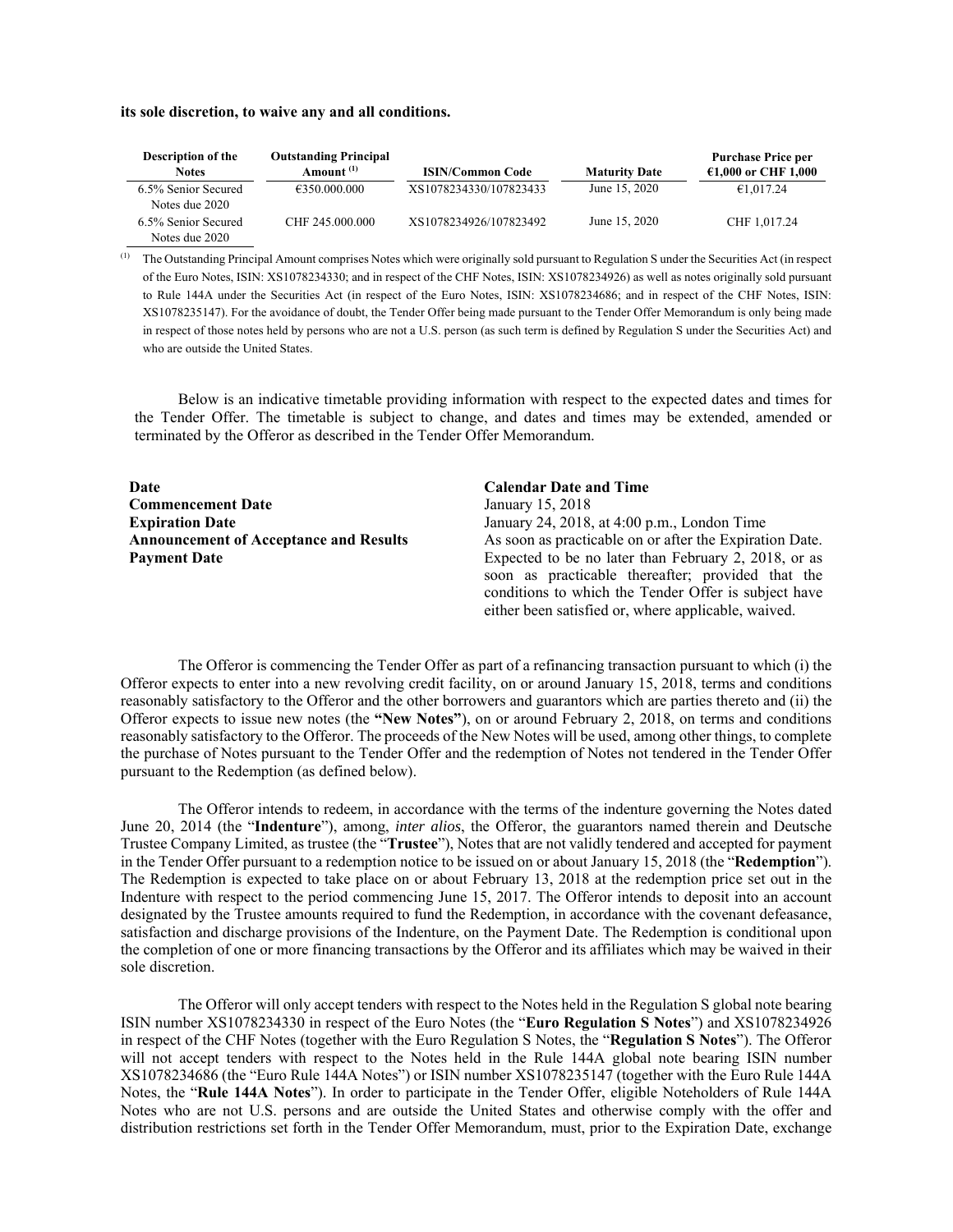such Rule 144A Notes for Regulation S Notes in accordance the procedures prescribed in the Indenture and tender the Regulation S Notes in the Tender Offer. Each Noteholder participating in the Tender Offer will represent that it is not a U.S. Person and it is not located and it is not resident in the United States and is not participating in the Tender Offer from the United States or it is acting on a non-discretionary basis for a principal who is not a U.S. Person and is located and resident outside the United States that is not giving an order to participate in the Tender Offer from the United States. For the purposes hereof, "United States" means the United States of America, its territories and possessions, any state of the United States of America and the District of Columbia.

Goldman Sachs International is acting as **"Dealer Manager"** for the Tender Offer. In connection with the Tender Offer, Lucid Issuer Services Limited has been appointed as tender agent (the **"Tender Agent").** Holders with questions about the Tender Offer should contact the Dealer Manager or the Tender Agent. Any extension, amendment or termination of the Tender Offer shall be published by the Offeror by press release or notice to the Tender Agent.

None of the Offeror, the Dealer Manager, the Tender Agent or any of their affiliates are making any recommendations to the Noteholders as to whether to tender or refrain from tendering their Notes in the Tender Offer. Noteholders must decide how many Notes they will tender, if any.

Noteholders who have Notes registered in the name of a broker, dealer, commercial bank, trust company or other nominee must contact, and issue appropriate instructions to, such broker, dealer, commercial bank, trust company or other nominee if such Noteholder desires to tender those Notes. **The deadlines set by the clearing systems for submission of tender instructions may be earlier than the relevant deadlines specified in the Tender Offer Memorandum.**

Copies of the Tender Offer Memorandum can be obtained by eligible Noteholders from the Tender Agent at the telephone number below.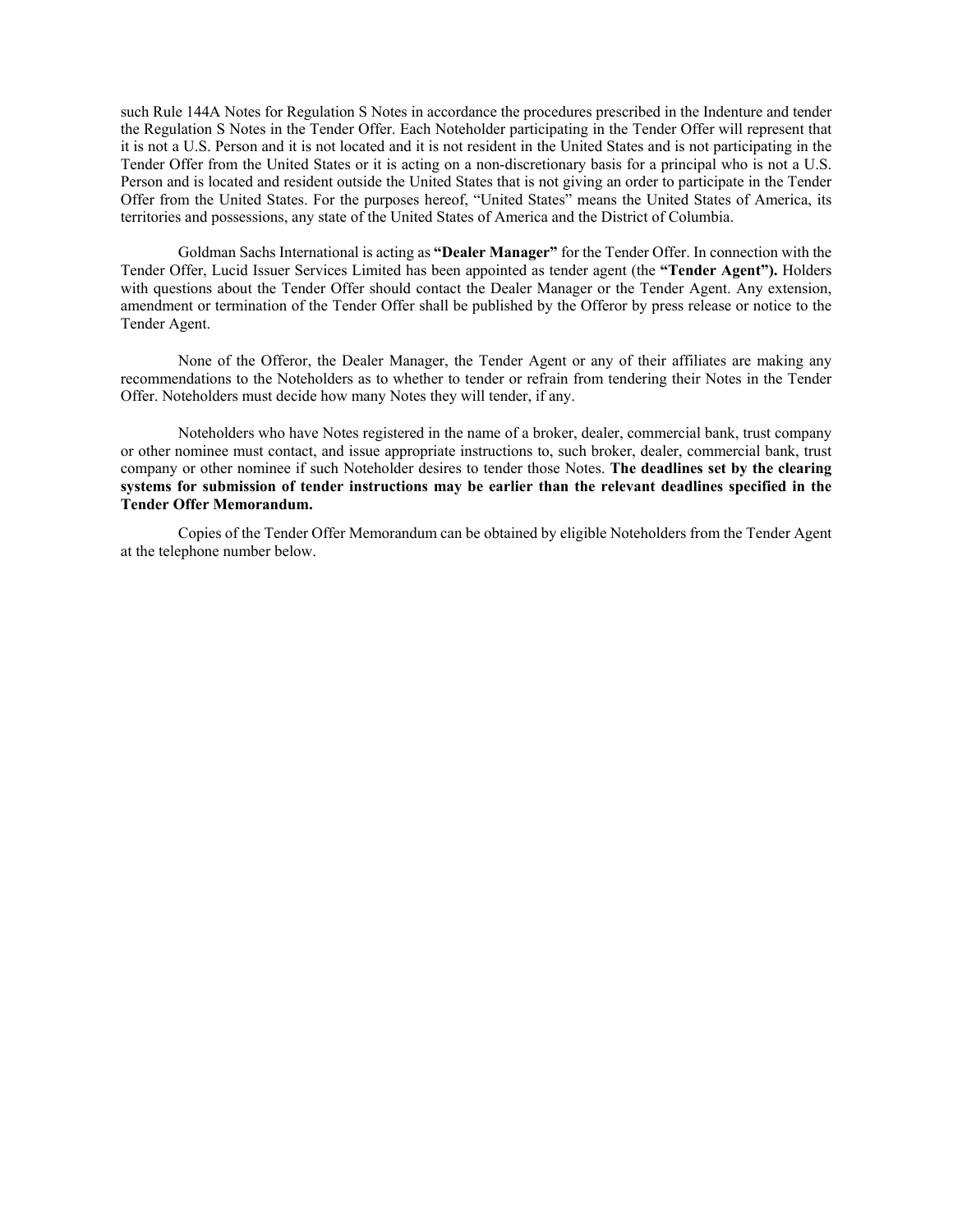#### **THE OFFEROR**

## **Selecta Group B.V.**

Overschiestraat 61-5 1062 XD Amsterdam The Netherlands

*Requests for information in relation to the Tender Offer should be directed to:* 

### **THE DEALER MANAGER**

**Goldman Sachs International**  Peterborough Court 133 Fleet Street London EC4A 2BB United Kingdom

Attn: Liability Management Group Tel: +44 (0)20 7774 9862 E-mail: liabilitymanagement.eu@gs.com

*Requests for information in relation to the procedures for tendering Notes and participating in the Tender Offer and the submission of an Electronic Instruction should be directed to the Tender Agent:* 

#### **THE TENDER AGENT**

**Lucid Issuer Services Limited**  Tankerton Works12 Argyle Walk London WC1H 8HA United Kingdom

Attention: Paul Kamminga Tel: +44 (0)20 7704 0880 Email: selecta@lucid-is.com

**None of the Offeror, the Trustee, the Dealer Manager or the Tender Agent makes any recommendation as to whether you should tender any or all of your Notes. This announcement is not an offer to purchase any Notes or a solicitation of an offer to sell any Notes. The Tender Offer is being made solely by means of the Tender Offer Memorandum.**